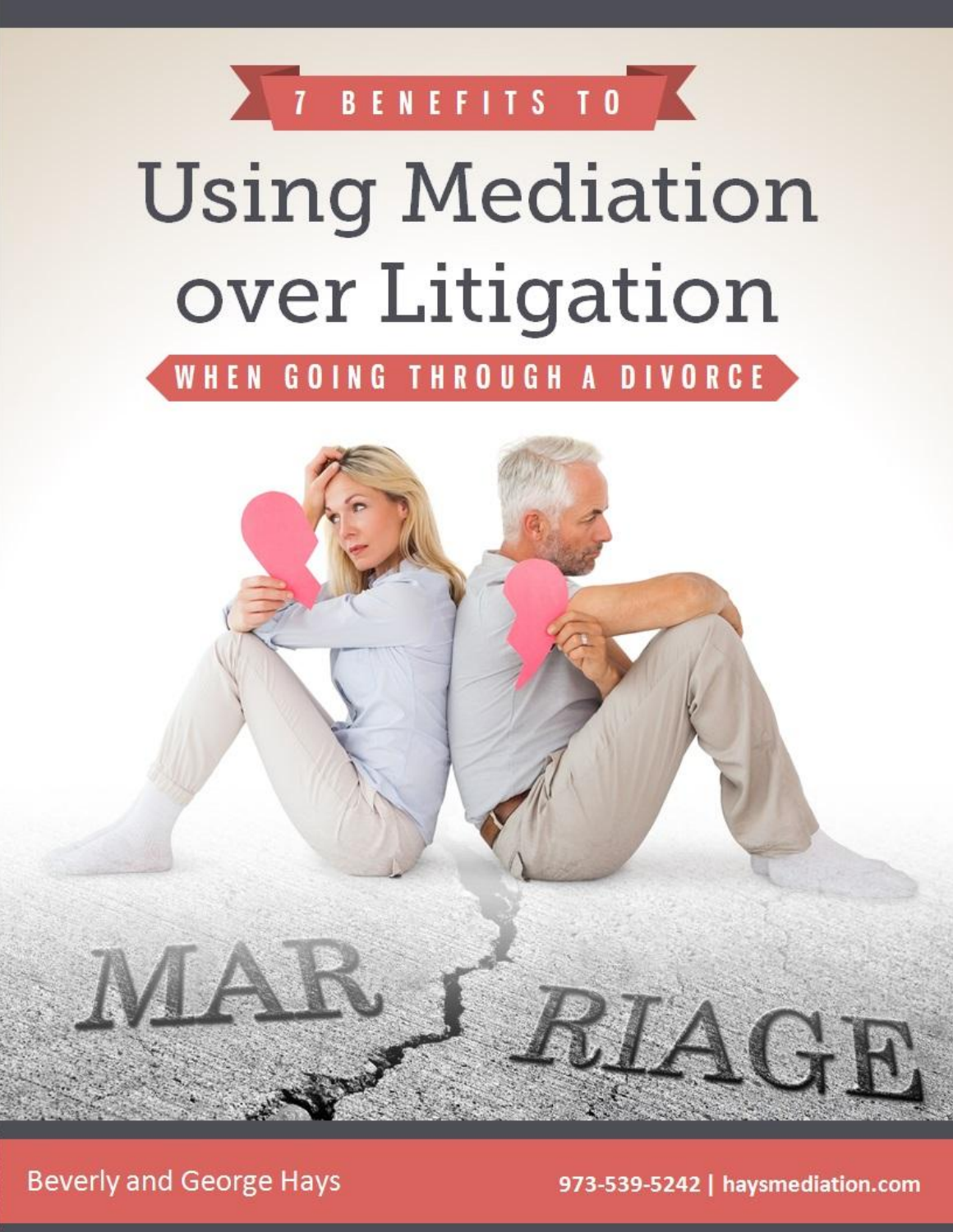

We are Beverly and George Hays and have been mediating divorces since 1985. We use a model that is unique in the state of New Jersey and perhaps in the country. That is, we are a couple and we co-mediate with a couple. We provide this service in an informal atmosphere right in our own home.

Our goal is to guide you through the process while encouraging you to negotiate an agreement that will work for you and for your dependent children. Our clients have chosen to mediate their divorces because it is much less expensive and less stressful than a litigated divorce or a divorce negotiated through a collaborative process. It is faster, more empowering and less stressful on children. In mediation, you control the outcome and thus own the results, which makes it easier to honor them. If there are any issues that occur in the future, they become much easier to resolve either on your own or with the help of a mediator.

As mediators our role is to be outside neutrals and not to take sides. However, through full disclosure, we help you make informed decisions which will positively affect your future and the future of your family.

While each case is unique, there are some issues to be resolved that are fairly universal, such as custody and parenting of children, children's education and welfare, child support, equitable distribution of assets and debts, and alimony if warranted. While there needs to be some understanding about how you arrived at your decision to divorce, the emphasis in mediation is in how you will move into your future.

Litigated divorces tend to be more adversarial and can create enemies of people who once loved each other. We know, because each of us was divorced long before mediation was an option. We are both very sensitive and understand how stressful this time in your lives can be.

Our backgrounds are complimentary to each other. Beverly is a psychotherapist and has been in practice for over 30 years working with individuals, couples and families. George has an MBA in business and finance. He spent more than 40 years in the corporate world. Both of us are Accredited Professional Mediators through the New Jersey Association of Professional Mediators where George is a past president and both of us our founding members and have served the association in various capacities.

In addition to 30 years of mediating divorces, we bring to the mediation process a wealth of life experience. We have lived and worked in Europe and Latin America as well as several parts of the USA prior to relocating to Morristown in 1980. That has given us a greater understanding of diverse cultures.

It would be our privilege to help guide you through this process. Please do not hesitate to call us if you would like additional information or wish to make an appointment.



#### Beverly & George Hays

Hays Mediation Services 99 Skyline Drive Morristown, NJ 07960

(P) 973-539-5242 (F) 973-539-5933 [george@haysmediation.com](mailto:george@haysmediation.com) [haysmediation.com](http://haysmediation.com/)

## **Beverly and George Hays**

#### 973-539-5242 | haysmediation.com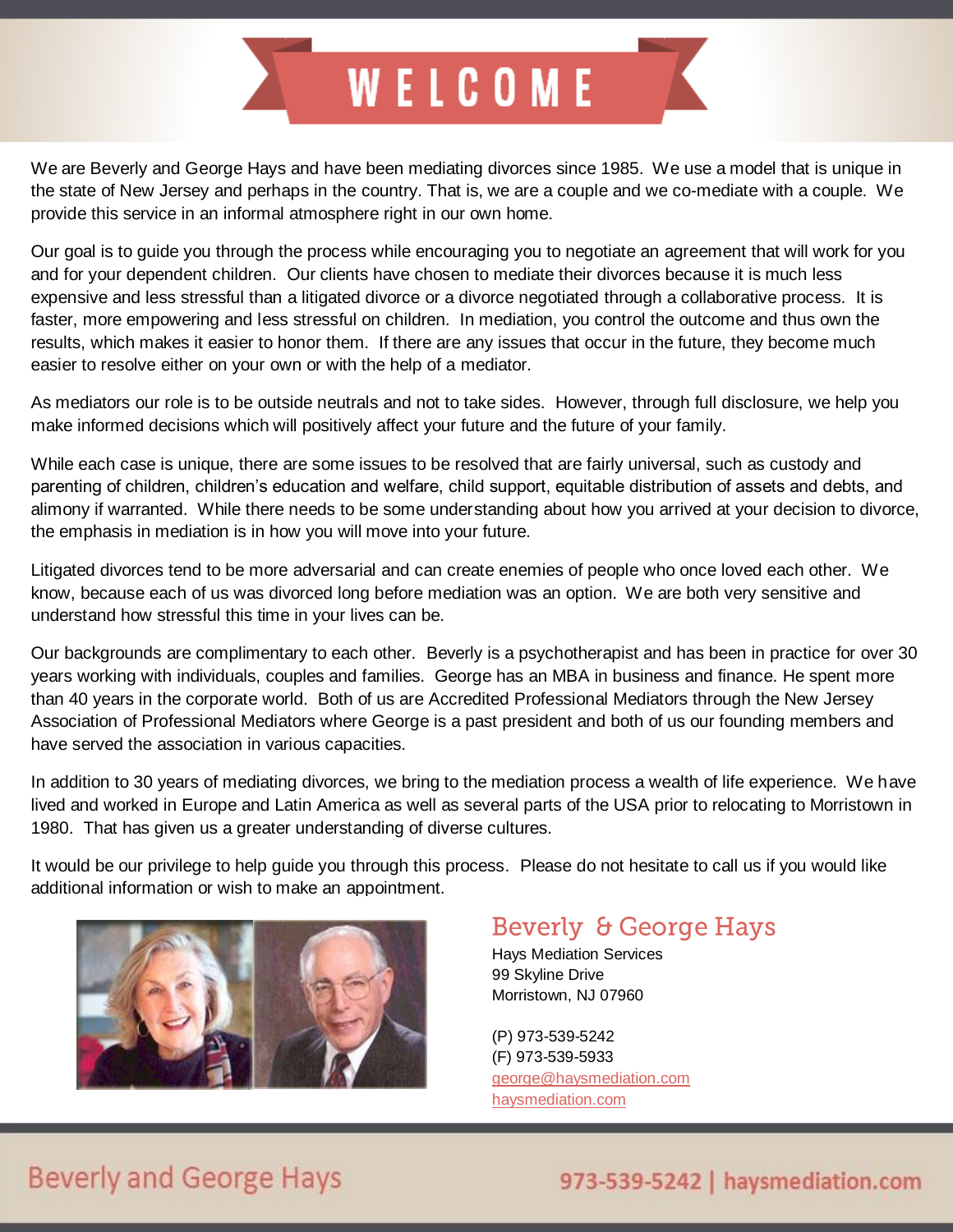**BENEFITS** 

WHEN GOING THROUGH A DIVORCE

Divorce is one of the most difficult challenges a family can face and when the split is settled in a courtroom, things might be even worse. The end of a marriage is tough on everyone, but is easier if a resolution can be reached in a peaceful manner. Mediation provides a means by which to create a peaceful settlement, making things easier on divorcing spouses and their children. Mediation might not be appropriate in every case, but many divorcing families benefit from a mediated divorce experience.

What are some of the most important reasons mediation is a better solution than litigation for divorcing families?



#### **Takes Less Time**

Mediated divorces take less time to resolve, primarily because the couple is in control of the schedule. Litigated divorces are at the mercy of the attorneys' schedules as well as the court's schedule. Couples must be present when the court dictates and in some cases, it can take weeks or months to build a case. In mediation, couples have complete control of how long the process takes. The faster the couple wants to move through the divorce, the faster the divorce will be finalized.



#### **Reduces Cost**

One of the major costs of litigation is the discovery process, where the lawyers on each side go through all of the family's financial records, perhaps hiring outside experts to assist them. Attorneys must invest time preparing each spouse's case and they bill hourly for this preparation. In our mediation process, the couple provides all of that information, which we review and organize into a notebook along with their memorandum of understanding. This document will be presented to their lawyers as the basis for the Property Settlement Agreement that they will execute and submit to the Court as part of their divorce.

Since mediation requires much less preparation than litigation, the number of hours of attorney time is substantially reduced. And in cases when couples choose to forego individual representation, savings is even more substantial. There are even instances in which the only expense for a mediated divorce is the mediator's fee.

#### **Beverly and George Hays**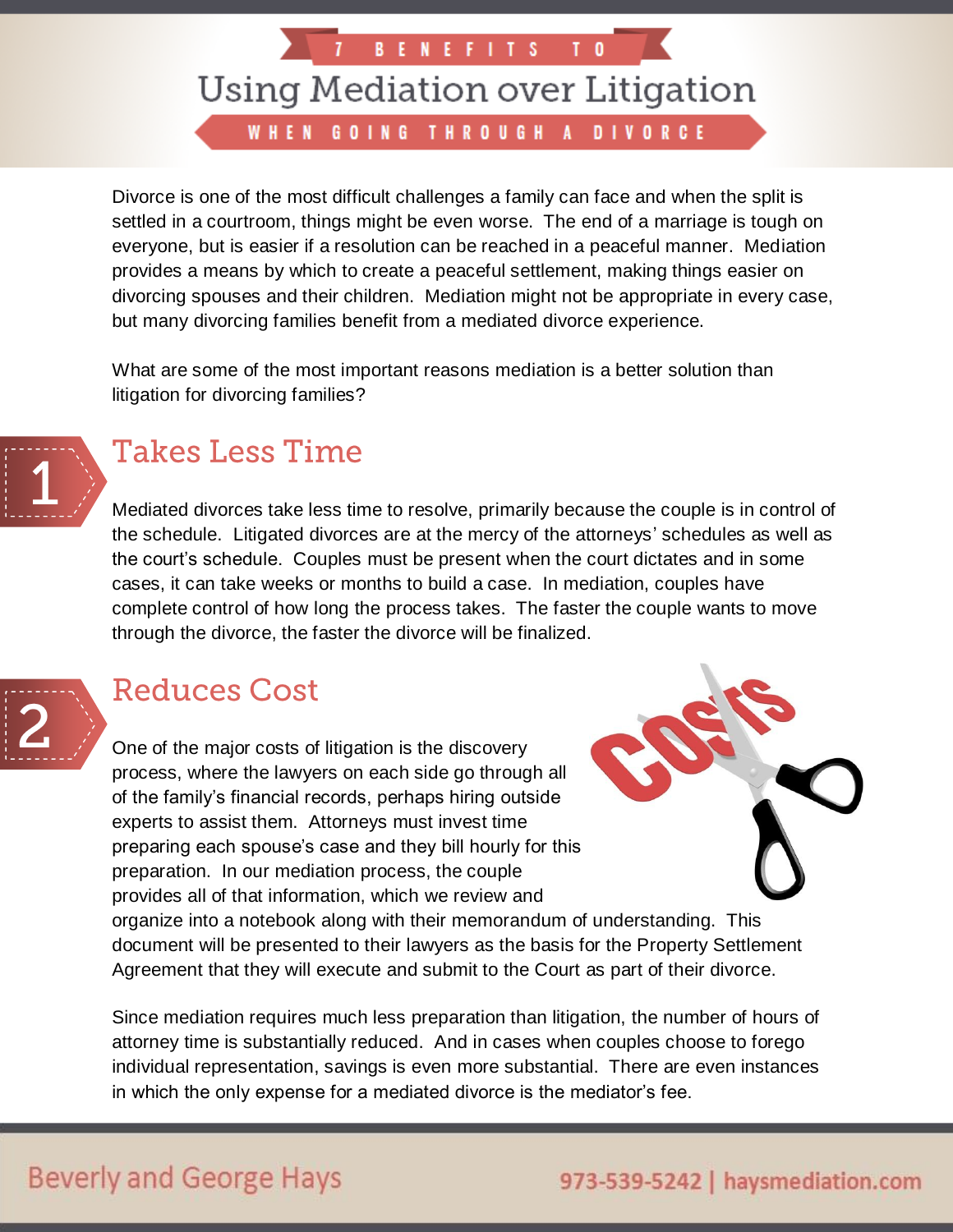**BENEFITS** 

WHEN GOING THROUGH A DIVORCE



## **Preserves Family Ties**

Odds are a divorcing couple has experienced a change in their relationship. Despite this change which can often be viewed as negative, it is possible for former spouses to maintain a civil relationship. This is preferred if they are parents. Ideally, divorced parents are able to co-parent their children without strife. Unfortunately, if the relationship is punctuated by a bitter litigated divorce, this can be nearly impossible. Mediation emphasizes a parent's



commitment to putting his or her children first. Preserving a relationship with a former spouse, even though the romantic spark is gone, is easier when a divorce is mediated.



## **Keeps Sensitive Family Issues Confidential**

Litigated divorces and all the details that unfold are a matter of public record. Mediation keeps the details private and allows a family to protect its so-called dirty laundry. The only public aspect of a mediated divorce is the final resolution. This means everyone's personal business is protected and nobody needs to worry about information falling into the hands of those who are less than well-intended.



#### **Puts Couples in Control of Resolution**



When a divorce is litigated, the couple relinquishes control of the settlement. Court decisions are the final say on the matter and each spouse must abide by the settlement. Mediation changes this and puts control back into the hands of the couple. Each spouse is required to compromise in order to reach an agreement that works for everyone in the family. Playing a role in the settlement makes it easier to abide by the settlement long-term. It can also eliminate the win-loss feeling that often occurs in litigated divorces.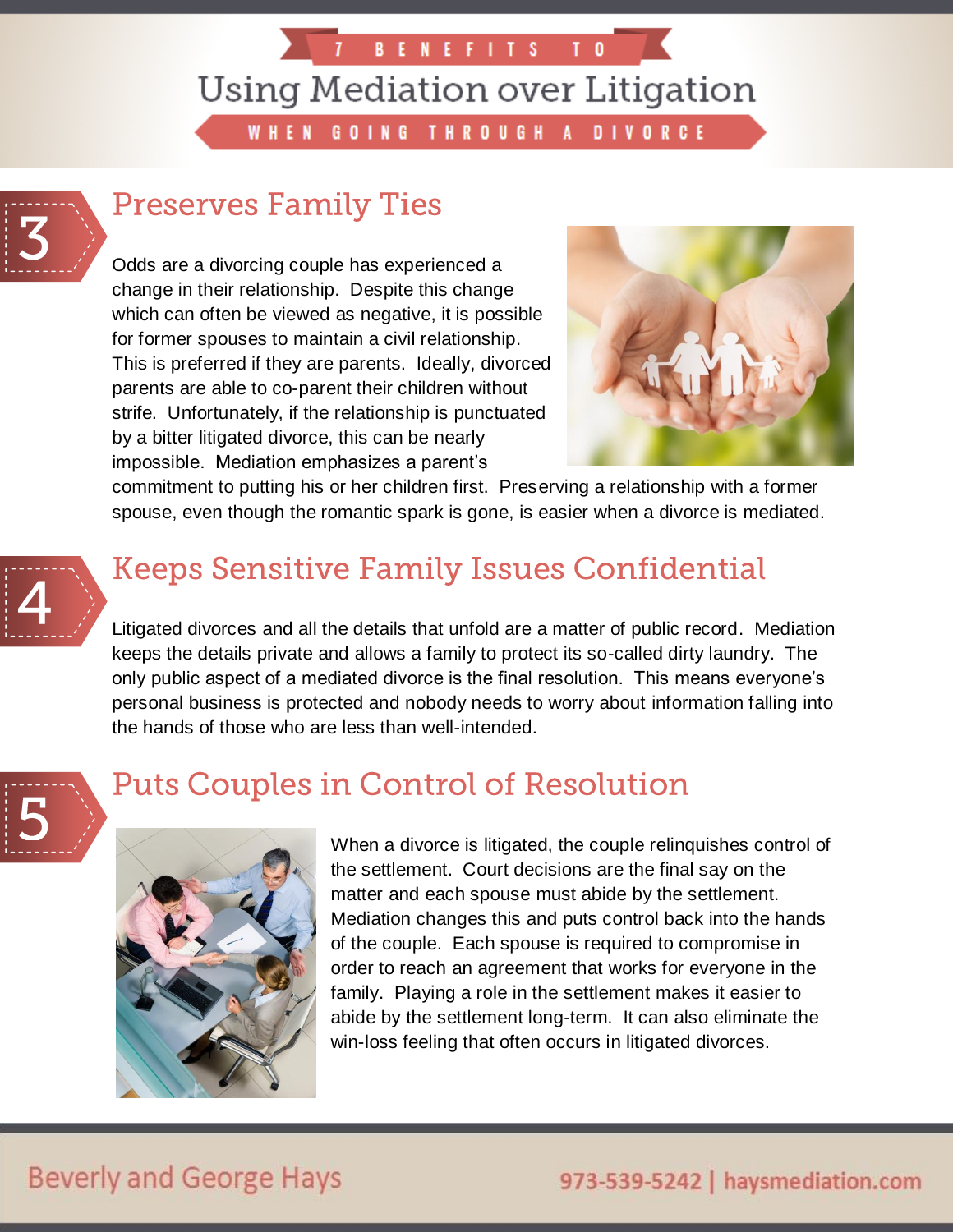**BENEFITS** 

T.

WHEN GOING THROUGH A **DIVORCE** 



## **Provides Flexibility**

Mediation offers flexibility that is not an option in litigated divorces. Divorcing couples can choose their mediator, the location in which the mediation will occur, and even the time and date of the session. The court has no say over the schedule, as it would for a litigated divorce. Divorcing couples have no say in the judge making decisions in court and they do not get to dictate the time and place of the trial. This flexibility often helps the process run more smoothly.



#### **Creates a Sense of Teamwork**

Perhaps the greatest benefit of a mediated divorce, especially for families with children, is it sets a positive tone and helps the family look forward. The end of a marriage might not mean the end of a relationship. Many important decisions must still be made as partners. The court can intervene if a child is in danger, but ideally, two competent, caring parents will be making important decisions for their child. Mediation kicks off this process and gives parents the skills to work together for years to come.



#### Did You Know?

#### About Litigated Divorces in New Jersey

98% of litigated divorces are settled by the attorneys outside of court. As the parties representatives the attorneys may need to spend significant time in negotiating the terms of the divorce and even more time selling the settlement to the parties. The results are no longer in the hands of the parties.

The 2% that do reach the court are even more expensive as they frequently require expert witnesses in addition to the attorneys. Judges have commented that a significant percentage of litigated divorces wind up back in court for post-divorce action, while only a very small fraction of mediated divorces do.

#### **Beverly and George Hays**

#### 973-539-5242 | haysmediation.com